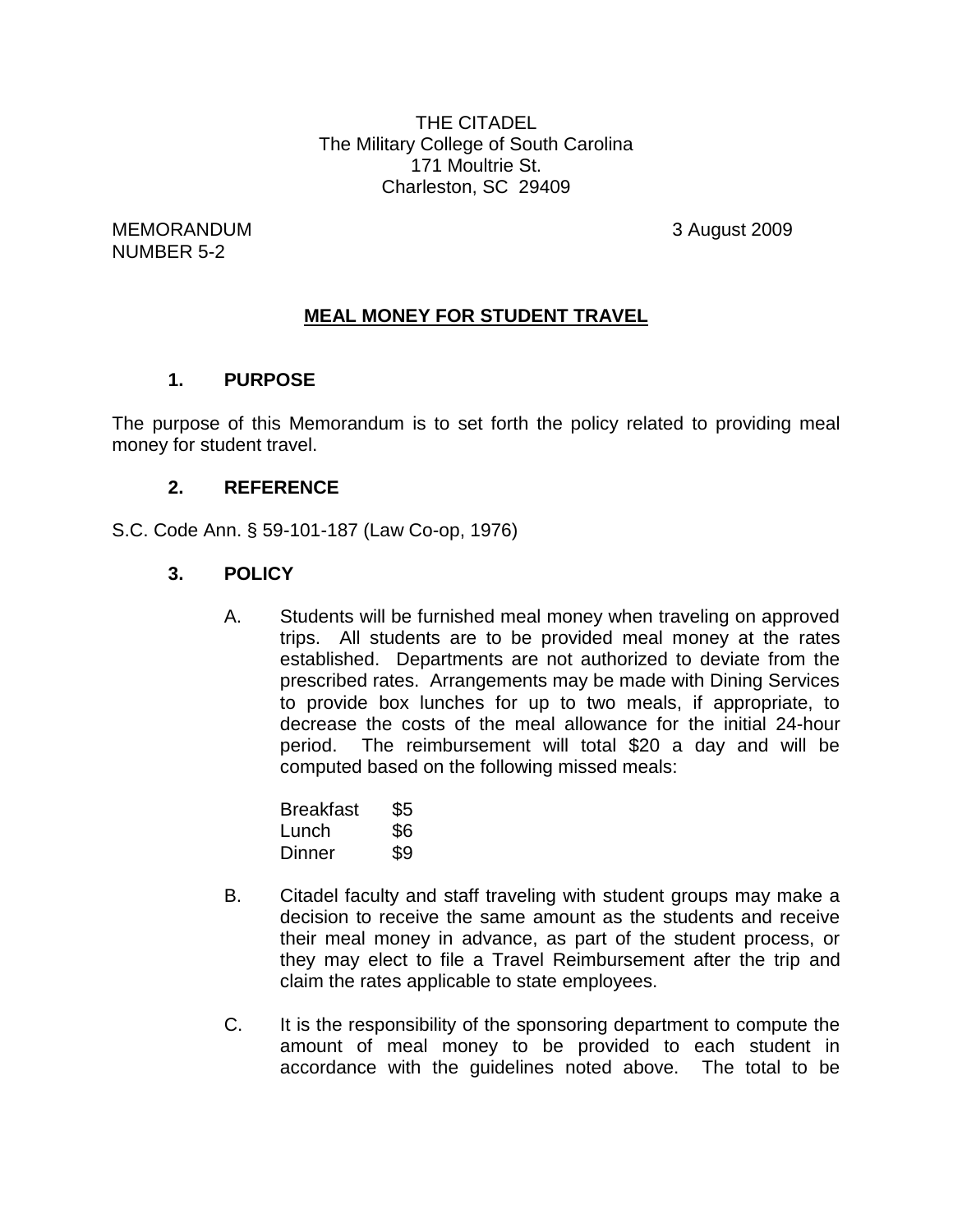distributed to each student will be noted on the Student Meal Money Receipt Form (Annex A).

A Petty Cash/Reimbursement Form (Annex B or http://www/citadel.edu/fins/PettyCash.html) must be completed and presented to the Treasurer's Office five (5) days prior to the trip, if over \$1000 and three (3) days prior for all other requests. The sponsoring department may pick up the cash on the day before the trip if the trip is on a weekend or will begin prior to the opening of the Treasurer's Office.

Meal money should be completely distributed and each student is required to sign for the receipt of the money. The signed Student Meal Money Receipt Form and any undistributed cash is required to be turned in to the Treasurer's Office within 72 hours of returning from the trip.

#### D. REQUIRED FORMS:

Student Meal Money Receipt Form (Annex A): documents how much each student is to receive and to document that each student received that amount.

Petty Cash/Reimbursement Form (Annex B or <http://www.citadel.edu/fins/pcform.pdf> ): proper authorization and account to be the source of the funds.

## **4. COMPLIANCE**

Failure to comply with this policy may result in disciplinary action.

## **5. NOTES**

## **A. Dates of official enactment and amendments:**

Approved by the Director of Citadel Staff on 3 August 2009

## **B. Responsible Department:**

Office of the Treasurer

#### **C. Responsible Official:**

Treasurer

## **D. Cross References**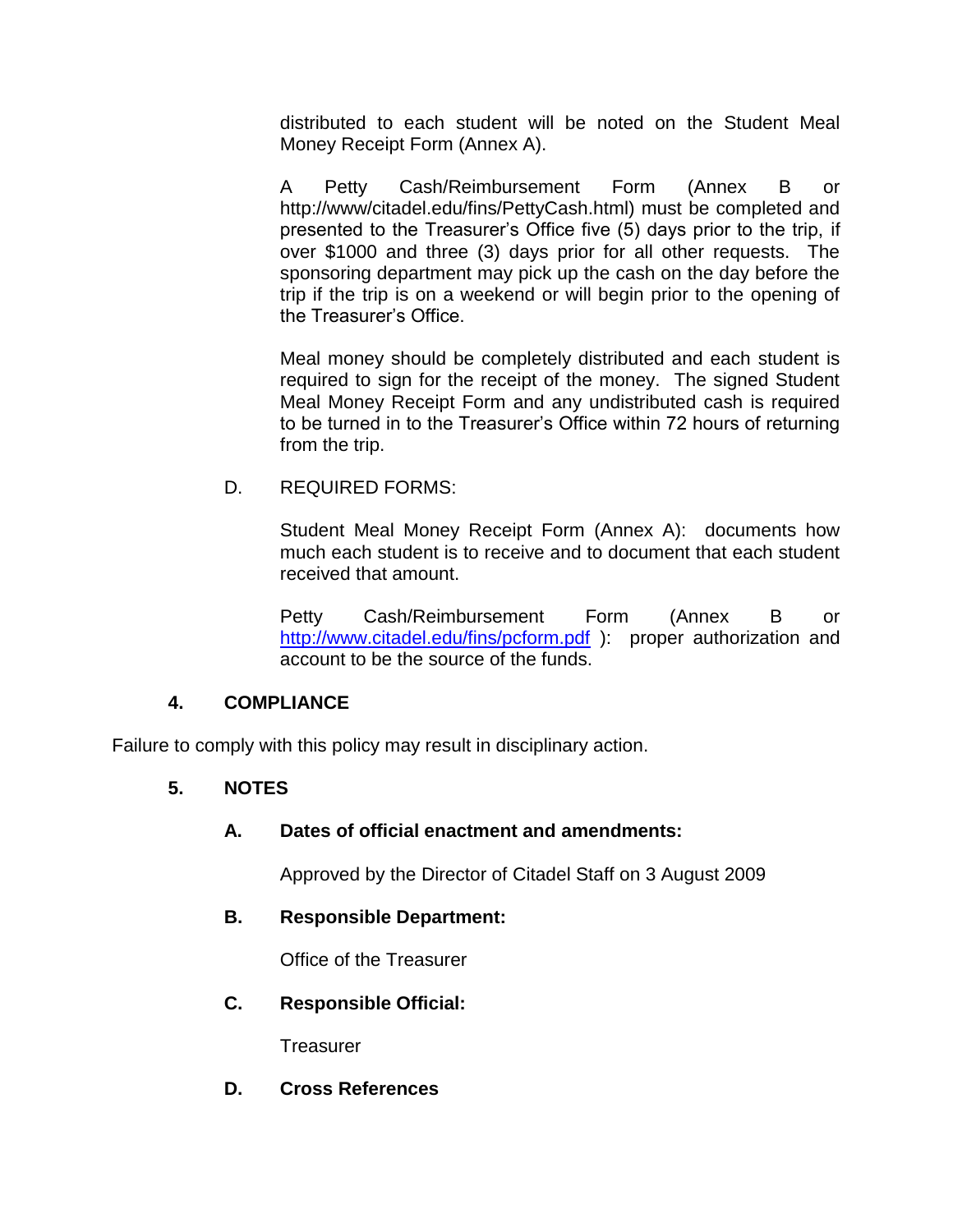Memorandum No. 10, dated 12 July 2002, is rescinded.

#### **6. RESCISSION**

Memorandum No. 3, dated 18 June 2004, is rescinded.

FOR THE PRESIDENT:

OFFICIAL JOSEPH W. TREZ Colonel, USA, Retired Director of The Citadel Staff

Attachment

 Annex A, Student Meal Money Receipt Form Annex B, The Citadel Petty Cash/Reimbursement Request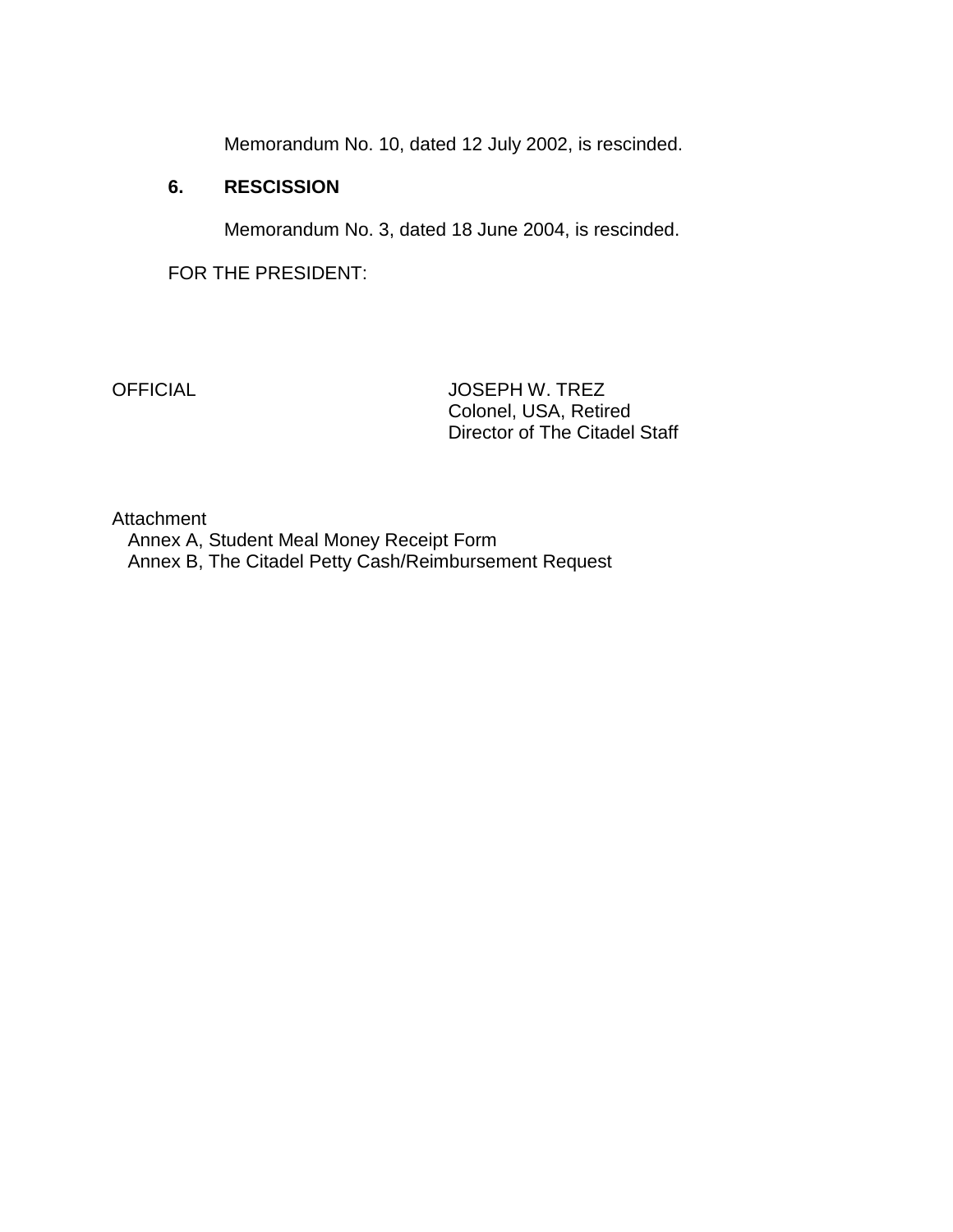| FOR OFFICE USE                |  |  |
|-------------------------------|--|--|
| Petty Cash Number: ____       |  |  |
| Total Amount of Petty Cash \$ |  |  |
| Number of Students:           |  |  |

# STUDENT MEAL MONEY RECEIPT FORM

| RESPONSIBLE PARTY: <u>(Name)</u>                                                                 |                   |  |
|--------------------------------------------------------------------------------------------------|-------------------|--|
|                                                                                                  |                   |  |
|                                                                                                  |                   |  |
| My signature below is verification that I received \$<br>meals for the above-mentioned function. |                   |  |
| <b>SIGNATURE</b>                                                                                 | <b>CIT NUMBER</b> |  |
| <u> 1989 - Johann Stoff, amerikansk politiker (d. 1989)</u>                                      |                   |  |
|                                                                                                  |                   |  |
|                                                                                                  |                   |  |
|                                                                                                  |                   |  |
|                                                                                                  |                   |  |
|                                                                                                  |                   |  |
|                                                                                                  |                   |  |
|                                                                                                  |                   |  |
|                                                                                                  |                   |  |
|                                                                                                  |                   |  |
|                                                                                                  |                   |  |